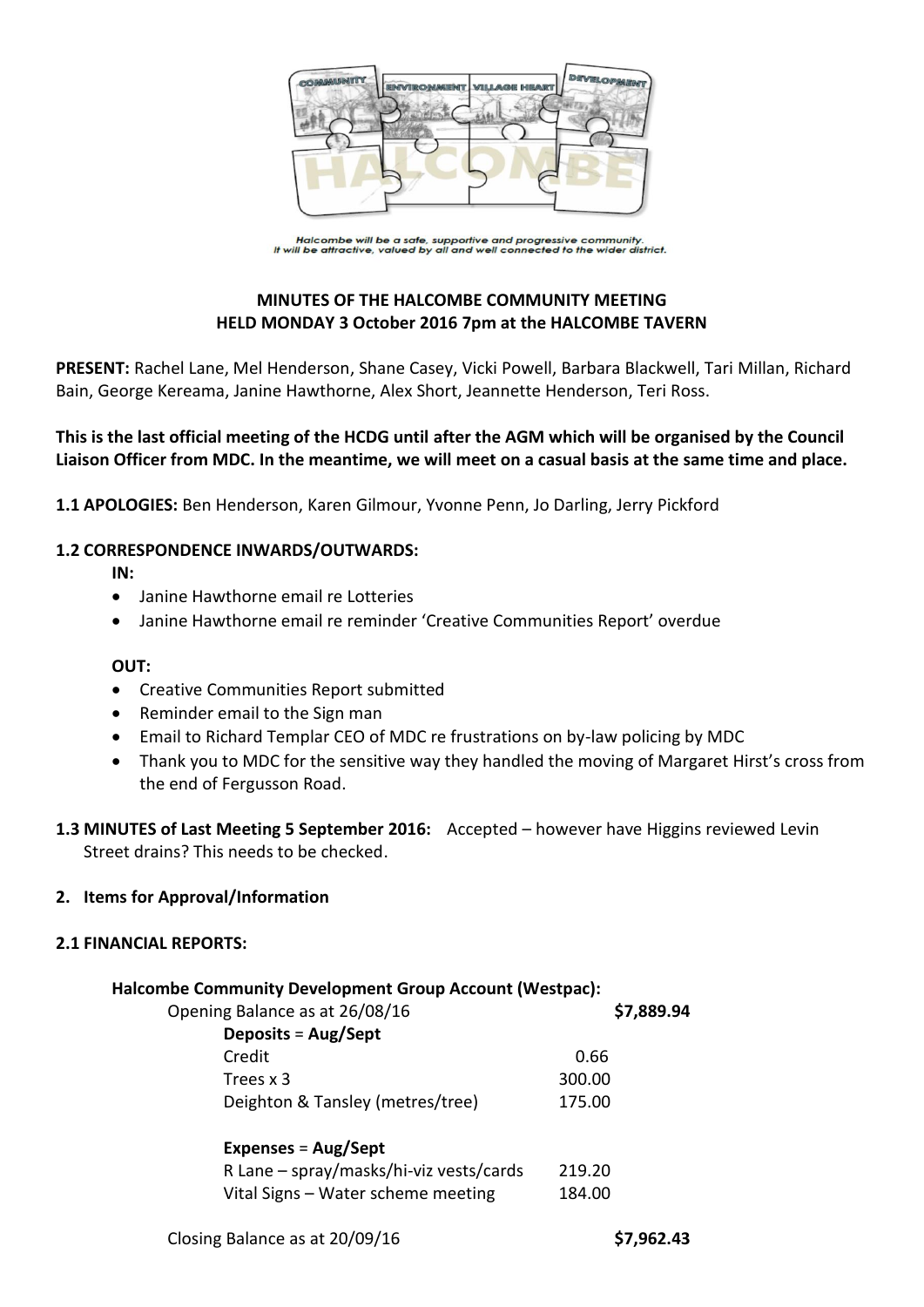| <b>Hall/Sports Ground Account:</b> |             |
|------------------------------------|-------------|
| Opening Balance as at 12/08/16     | \$14,816.14 |
| <b>Deposits = Aug/Sept</b>         |             |
| Credit interest                    | 6.78        |
| Expenses = $Aug/Sept$              |             |
| Genesis Energy - Aug & Sept        | 165.16      |
| MDC -Hall roof                     | 500.00      |
| Withholding tax                    | 2.24        |
| Closing Balance as at 11/09/16     | \$14,155.52 |

# **2.2 COUNCIL REPORT: Cr Shane Cassey**

- Cr Cassey has a meeting with CEO Richard Templar at 3.30pm Tuesday 6 September to discuss HCDG issues.
- Mangaweka Bridge is fully closed between  $5<sup>th</sup>$  20<sup>th</sup> October for strengthening.
- Feilding Rural Day Friday 9th October 9am 12noon
- Targa Rally  $-14-15$ <sup>th</sup> Oct.

Cr Shane Cassey thanked the HCDG, he has really enjoyed working with us over the last 3 years. He congratulated HCDG for an awesome job.

George Kereama thanked Cr Cassey on behalf of the HCDG.

# **3. Other Business**



# **3.1 Community**

## **Calendar for 2016:**

- Fire Brigade Honours dinner  $-29<sup>th</sup>$  Oct 2016
- Christmas Carols  $12<sup>th</sup>$  Dec 2016
- Waitangi Day Monday  $6<sup>th</sup>$  Feb 2017
- Fire Brigade 'Honours Night' Saturday 29<sup>th</sup> October 7.30pm tickets \$10 per person. The HCDG will lend a hand for the supper at Halcombe Memorial Hall. Rachel to discuss with Mike Banner about HCDG making a donation of \$200 (**HCDG unanymously agreed**).
- Waitangi Day 2017 Powhiri to be held at Marae. Assemble at 9.30am with Koha Morning tea. George was very pleased that the community wanted to celebrate and share Waitangi Day together. Rachel to apply for funding.
- Teri Ross 3<sup>rd</sup> Year Social Services student at Massey conducting a Research project for Palmerston North Community Services to develop an umbrella organisation called 'Community Manawatu. This would centralise community back office services to the 13 Manawatu communities. Teri is conducting workshops around the area in order to get a feeling for Community needs i.e. Public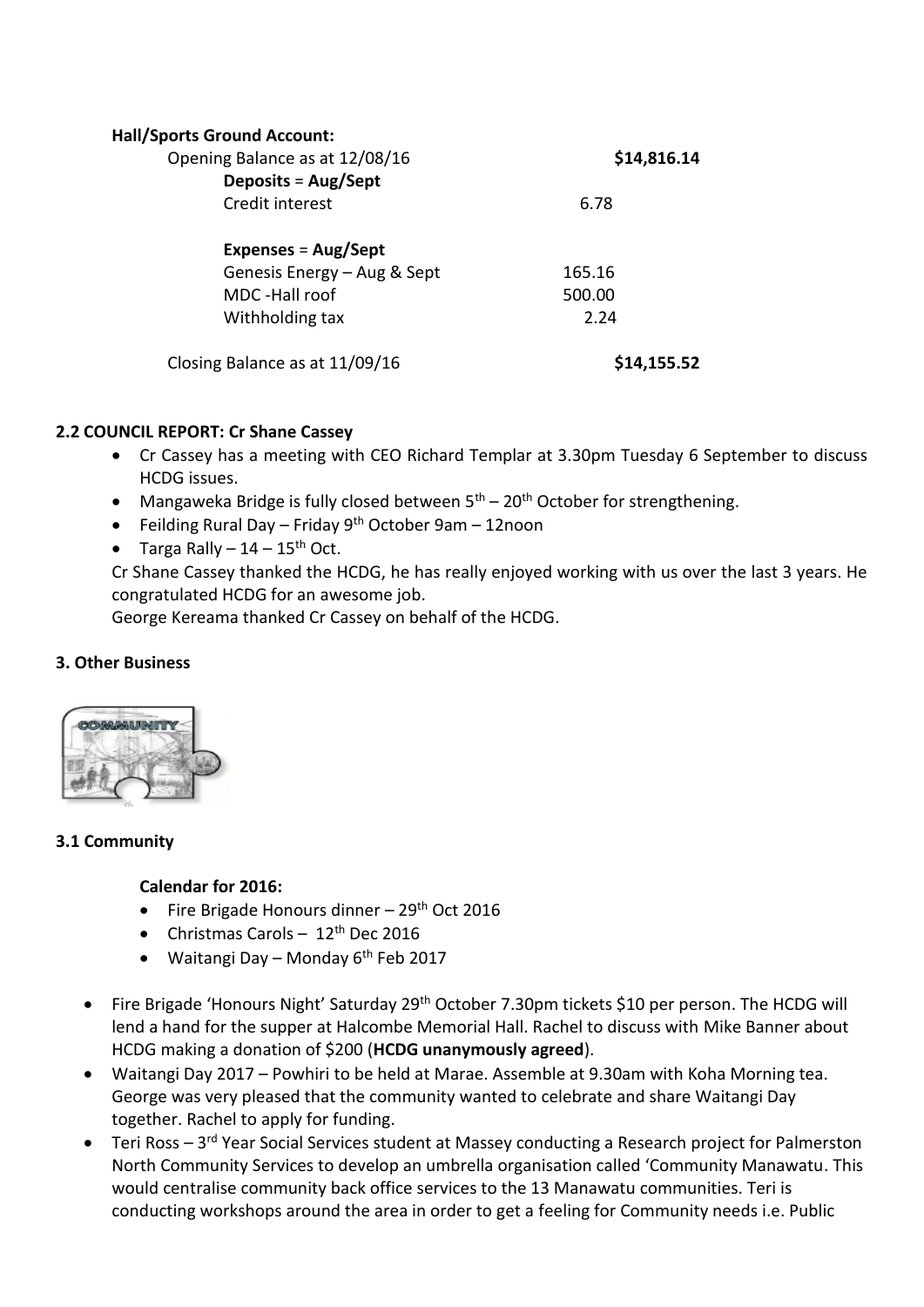Transport, Gov't agencies to refer to and who can provide support. The completed report of recommendations is to then go to a steering group.

 Halcombe Community Trust have suggested that they introduce themselves to all the smaller community groups of Halcombe and surrounding areas. They will be organising a get together before the end of the year.

| <b>Action Summary</b>                                             | Person responsible     | <b>Minutes</b><br>date |
|-------------------------------------------------------------------|------------------------|------------------------|
| <b>COMMUNITY</b>                                                  |                        |                        |
| Halcombe community Civil Defence strategy: still                  | Sue                    | Feb 2014               |
| progressing                                                       |                        |                        |
| <b>Soldier History: WWII</b>                                      | Richard + Jeannette    | May 2014               |
| Picture from Vicki: We need to decide where to put this.          | Mel / All              | <b>July 2014</b>       |
| <b>Community Calendar:</b> Dates need to be loaded into it $+$ it | All to feed-in dates + | Aug 2014               |
| published on the website.                                         | Rachel to load         |                        |



**3.2 Environment**

## **Walkway**

- Rachel to organise more plaques.
- Pohutukawa trees planted on the Walkway are dying. Replace with Cabbage trees. Rachel to get Rob from the plant nursery to take a look and advise.
- Higgins have reviewed the Levin Street drains? Is this correct? How do we know?
- Vicki Powell to liaise with Kaylene of Rec. Services re spraying
- Rachel to contact Rec. Services re Spray Plan and driving on walkway.
- Vicki to submit receipts for reimbursement for trees and spray dye.
- Discussed ideas around developing the Walkway further.

## **Domain Fence**

 Materials have been purchased. Need to advertise in Halcombe Herald for a group to get together to get this job done.

## **Rubbish**

- Keep NZ Beautiful week need to feed back that another week for rubbish to be deposited would be great as we were not able to get to transfer station in time for pick up.
- Organise a 'Keep Halcombe Beautiful' sign??

| <b>Action Summary</b>                                    | Person responsible    | <b>Minutes</b><br>date |
|----------------------------------------------------------|-----------------------|------------------------|
| <b>ENVIRONMENT</b>                                       |                       |                        |
| Thank you plaque: Rachel to organise a plaque for RAL to | Rachel                | Sept 2014              |
| go on their "sponsorship wall". - Needs to be put up     |                       |                        |
| Remove last few BMX mounds.                              | Richard / Paul Hughes |                        |
| Balance of the Health & Safety equipment to be purchased | Rachel                | June 2016              |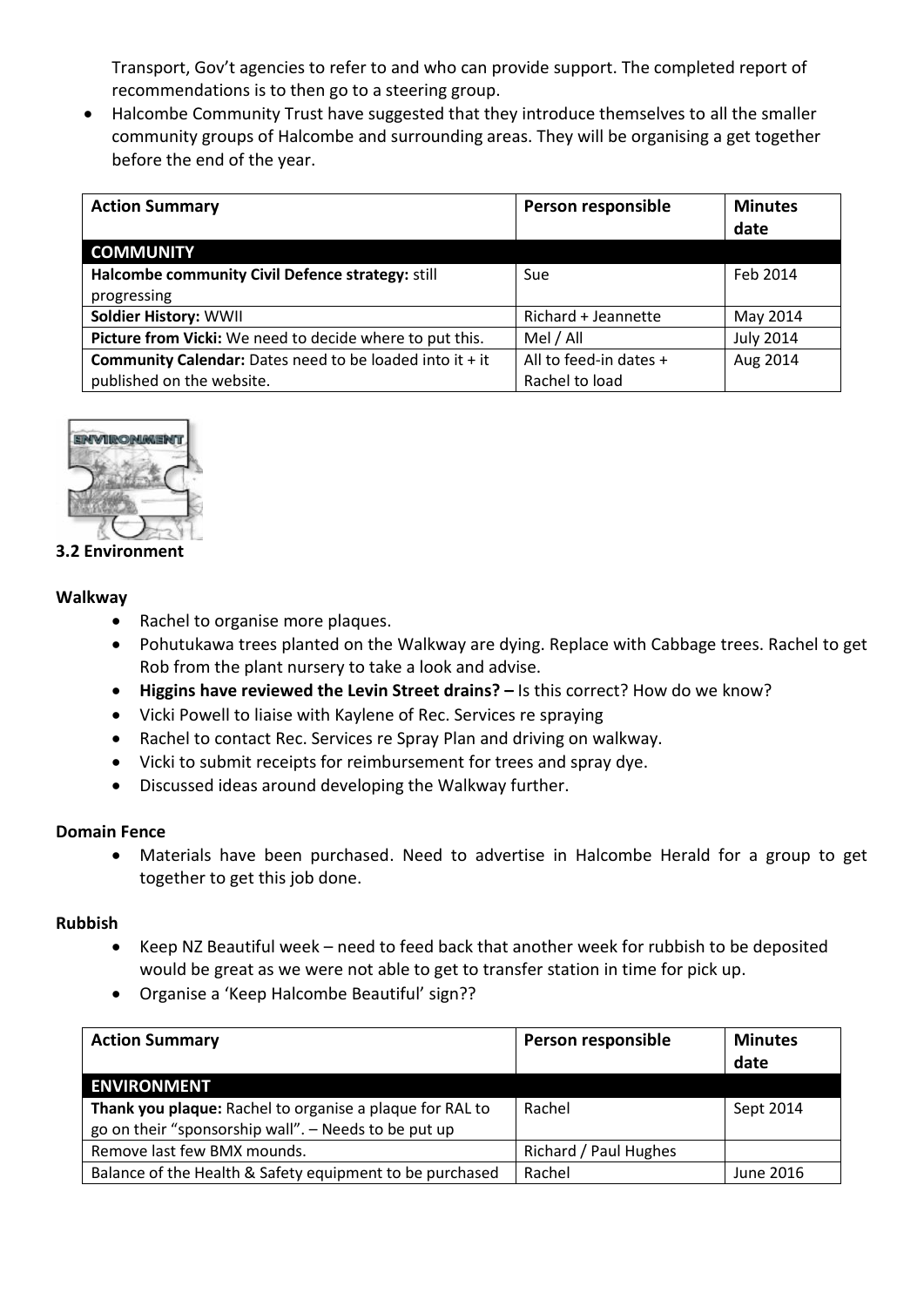

## **3.3 Village Heart**

## **CBD – Phase II**

On hold until we have MDC support on by-law issues.

#### **Hall and Sports ground**

- TAI80 performance 10 people attended. The acoustics in the hall were amazing. Although the show was very different it was well worth watching.
- Meet The Candidate evening 40 attended, great turn out.
- Harriers had their final meet for the year.

| <b>Action Summary</b>                                      | Person responsible        | <b>Minutes</b><br>date |
|------------------------------------------------------------|---------------------------|------------------------|
| <b>VILLAGE HEART</b>                                       |                           |                        |
| Signage for Toilets: Jeff to put this up.                  | Jeff Lane                 | Mar 2014               |
|                                                            |                           |                        |
| <b>HALL/SPORTS GROUND</b>                                  |                           |                        |
| Policy for accessing Hall/Sports Ground funds: Application | Rachel                    | Feb 2016               |
| form to be completed.                                      |                           |                        |
| Carpet for supper room area: Quote required for this.      | Mel                       | <b>July 2014</b>       |
| New Vinyl for Toilets: Quote required                      | Mel                       | Aug 2014               |
| Hall furniture: Replace with lighter tables and chairs     | Mel/Karen/Rachel/Jeanette | Aug 2014               |
| Hall curtain: Needs to be gotten off Wayne and altered.    | Rachel / Mel              | April 2015             |
| Playground water pooling: Richard to look at it.           | <b>Richard Bain</b>       | April 2015             |
| Loading ramp to be built                                   | Working bee               | Dec 2015               |
| Time line for cemetery land $-$ is there an expected date  | <b>Brent Limmer</b>       | Dec 2015               |
| when we will lose use of it/some of it?                    |                           |                        |



**3.4 Development**

**Trust**

- The Trust Deed is still at the lawyers.
- The Trust is very grateful for the \$4,000 start up funds from the Community.
- Pre-Christmas meeting of all groups to be organised. Trust to go through what they have been set up to do – includes Mt. Biggs and Stanway

**Roading**

Fergussion Road corner work about to bgegin.